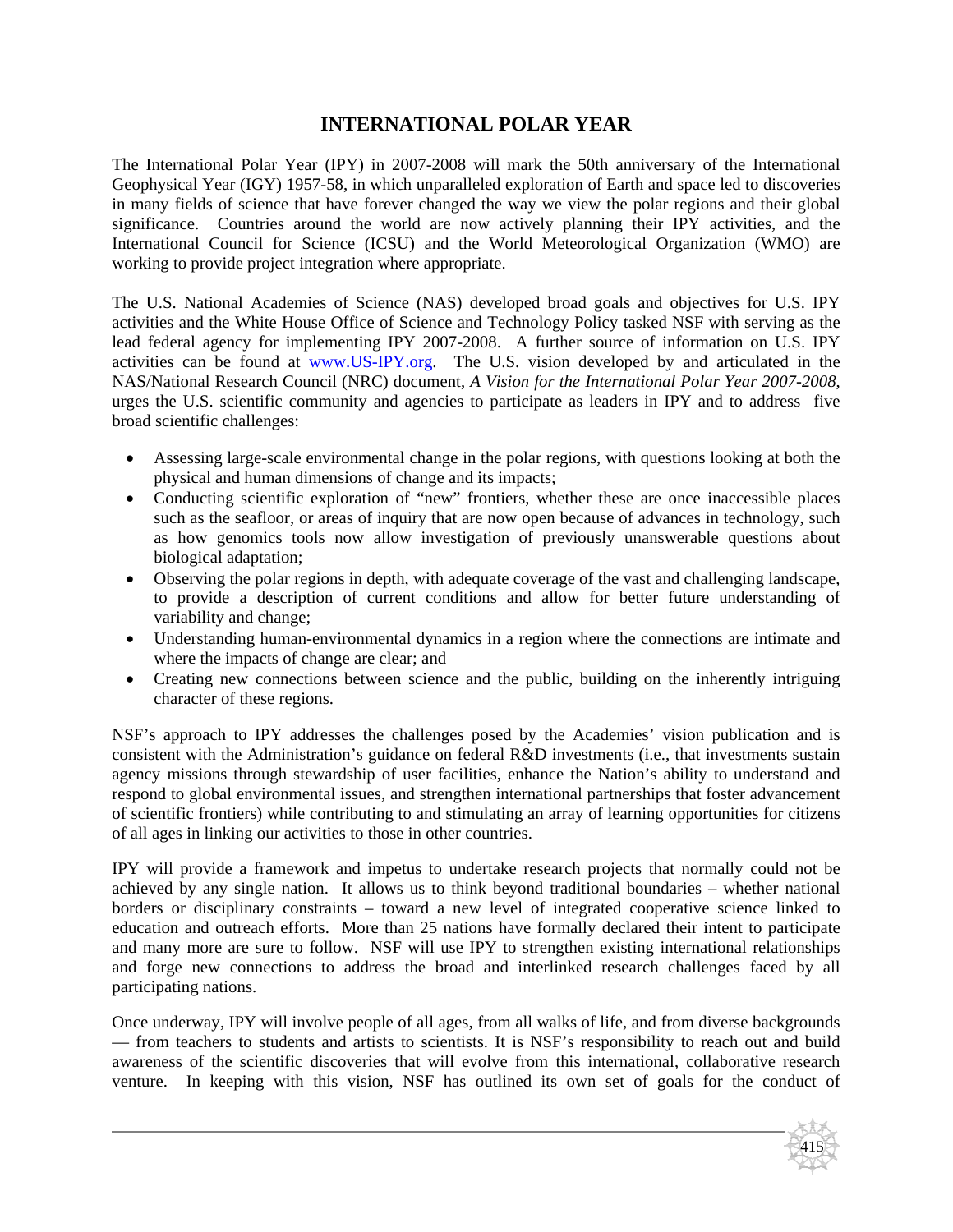internationally coordinated research and education that will be visible to the public through extensive outreach efforts.

### **FY 2007 Areas of Emphasis:**

Proposed IPY investments and activities support focuses on three research areas ─ **Study of Environmental ARctic CHange (SEARCH); Polar Ice Sheet Dynamics and Stability; and Life in the Cold and Dark** ─ that will advance fundamental scientific discovery to improve future quality of life and enhance our ability to understand and respond to global environmental issues. Further, the structure of IPY ─ requiring international collaborations ─ specifically responds to the goal to strengthen international partnerships that foster advancement of scientific frontiers and accelerate the progress of science across borders. Additionally, the proposed infrastructure investments to support IPY, such as investing in NOAA's Barrow Global Change Climate Research Facility and Antarctic surface traverse vehicles, are critical to NSF's missions and to support the missions of other agencies through stewardship of user facilities. Plans for IPY are multi-agency and interagency, and the three broad research areas mentioned above tie directly to two Administration priorities, Understanding Complex Biological Systems and Energy and Environment.

### **International Polar Year Funding**

416

NSF funding for IPY activities will consist of commitments from a number of ongoing NSF programs throughout the agency that will build on the Office of Polar Programs (OPP) core investments designed to facilitate world leadership in this worldwide activity. NSF's IPY FY 2007 request totals \$61.57 million. It is estimated similar amounts will be requested in FY 2008.

IPY investments for FY 2007 address the challenges in research, education, and outreach posed by the National Academies. It will also provide funding for polar logistics and infrastructure that will make IPY research possible. The investments will be administered by OPP in collaboration with other NSF offices and directorates and will focus initially on advancing the frontiers of knowledge in the three previously mentioned broad areas: 1) **SEARCH**, 2) **Polar Ice Sheet Dynamics and Stability**; and 3) **Life in the Cold and Dark**.

NSF directorates and offices will also support a broad range of smaller innovative projects from ongoing programs that respond to the NAS/NRC guidelines.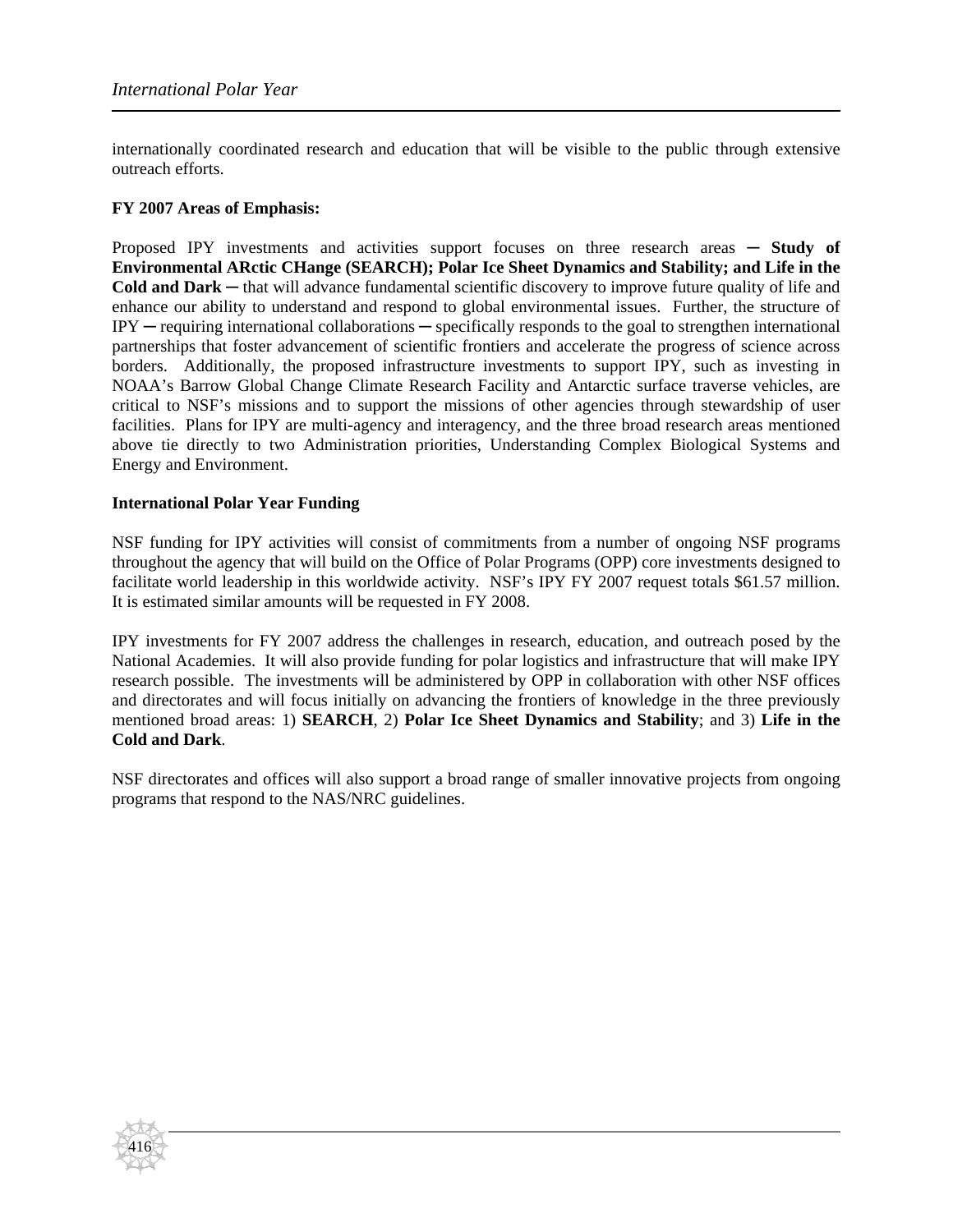## **International Polar Year Funding**

(Dollars in Millions)

|                                                        | FY 2007 |
|--------------------------------------------------------|---------|
|                                                        | Request |
| Biological Sciences (BIO)                              | \$2.00  |
| Geosciences (GEO)                                      | 5.00    |
| Office of International Science and Engineering (OISE) | 0.30    |
| Office of Polar Programs (OPP)                         | 47.27   |
| Social, Behavioral and Economic Sciences (SBE)         | 5.00    |
| Subtotal, Research and Related Activities (R&RA)       | 59.57   |
| Education and Human Resources (EHR)                    | 2.00    |
| <b>Total, IPY Funding</b>                              | \$61.57 |

BIO will continue support for environmental genomics, including research in support of IPY activities related to **Life in the Cold and Dark.** A special focus will be the evolutionary ecology of infectious diseases with relevance to the effects of climate change in polar environments.

GEO will focus on climate modeling that couples polar ocean currents, climate, and sea ice extent to phenomena observed or predicted in mid-latitudes. Research activities associated with the Integrated Ocean Drilling Program are planned in the Arctic during FY 2007. Both Arctic and Antarctic observations of the polar upper atmosphere will be emphasized in order to better understand space weather, especially those using the new Advanced Modular Incoherent Scatter Radar in Alaska and at Resolute Bay, Canada.

OISE will partner with other NSF research directorates and offices and with foreign research organizations to catalyze international collaborations on polar research in support of IPY.

OPP will support a special competition for IPY as well as a broad range of smaller innovative projects that are responsive to the ICSU and NAS/NRC guidelines. In particular OPP will: 1) fund a significant component of the Arctic Observing Network, leveraging observing system investments made by international partners such as the European Union; 2) provide funding to allow key observations in lesserknown sectors of the West Antarctic Ice Sheet, and thus allow incorporation of these data into developing mathematical models of ice sheet dynamics; 3) provide funds for genomics in polar biology, to increase work to exploit genetic and molecular biology approaches toward understanding how organisms and ecosystems have adapted to the extreme conditions of the Antarctic; and 4) provide essential logistics and infrastructure improvements needed to implement activities planned for IPY.

SBE plans to support interdisciplinary research on human adaptation and change within polar environments that focuses on human/environment interactions from a range of perspectives, including physical anthropology and cognitive neuroscience, sociology and geo-political relations, and economics, as well as science and technology studies. These areas are applicable to **SEARCH** and **Life in the Cold and Dark.**